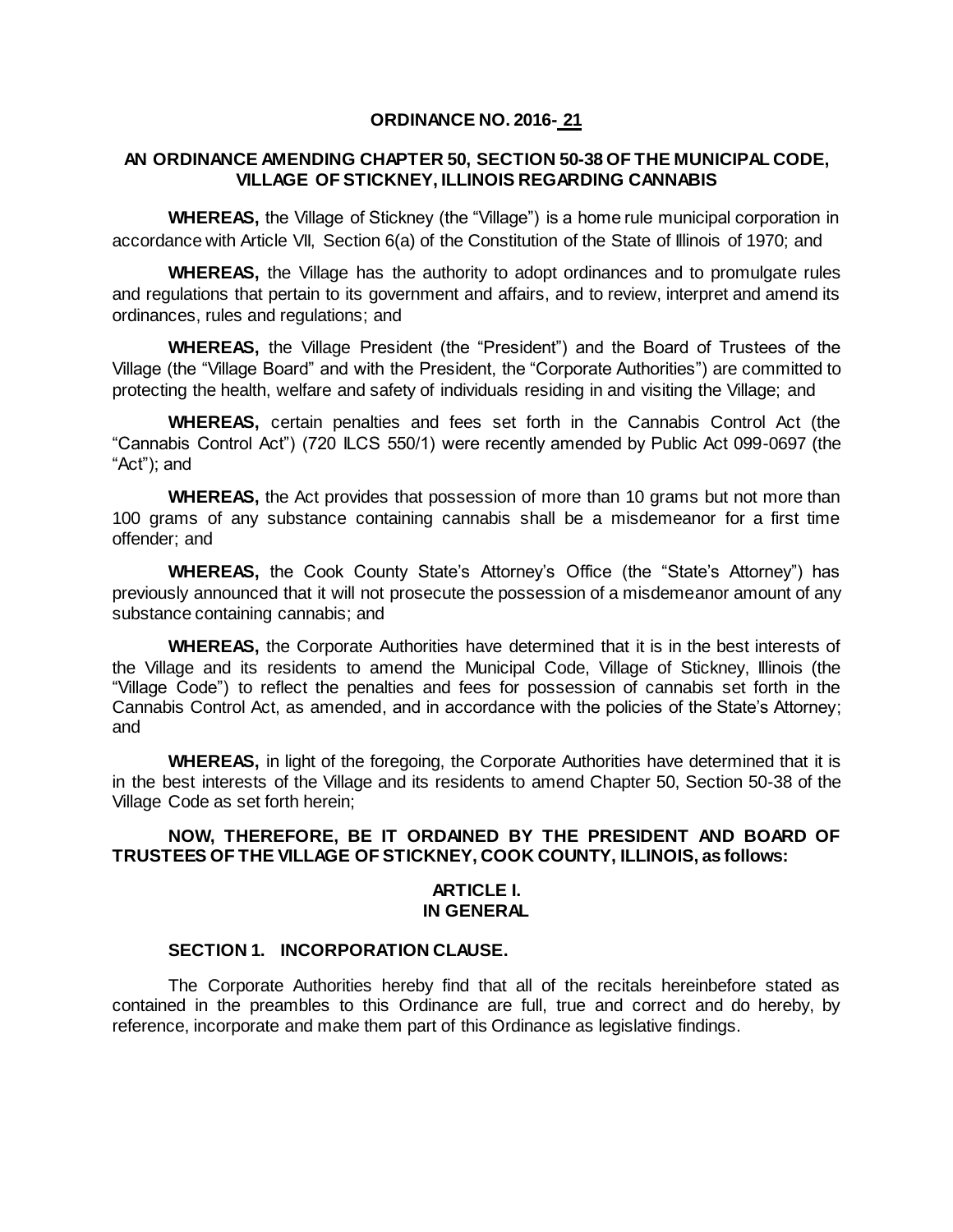## **SECTION 2. PURPOSE.**

The purpose of this Ordinance is to amend Chapter 50, Section 50-38 of the Village Code to amend the penalties and fees for possession of cannabis to reflect those set forth in the Cannabis Control Act, as amended, and in accordance with the policies of the State's Attorney, and to authorize the President or his or her designee to take all actions necessary to carry out the intent of this Ordinance.

#### **ARTICLE II.**

## **AMENDMENT OF CHAPTER 50, SECTION 50-38 OF THE MUNICIPAL CODE, VILLAGE OF STICKNEY, ILLINOIS**

#### **SECTION 3.0. AMENDMENT OF CHAPTER 50, SECTION 50-38.**

That the Village Code is hereby amended, notwithstanding any provision, ordinance, resolution or Village Code section to the contrary, by amending Chapter 50, Section 50-38, which Section shall be amended as follows:

#### **Sec. 50-38. – Possession of cannabis.**

(a) It shall be unlawful for any person to possess cannabis, except as set forth in the Compassionate Use of Medical Cannabis Pilot Program Act (410 ILCS 130/1 et seq.).

(b) Cannabis includes marijuana, hashish and other substances which are identified as including any parts of the plant *Cannabis Sativa*, whether growing or not; the seeds thereof, the resin extracted from any part of such plant; and any compound, manufacture, salt, derivative, mixture or preparation of such plant, its seeds, or resin, including tetrahydrocannabinol (THC) and all other cannibal derivatives, including its naturally occurring or synthetically produced ingredients, whether produced directly or indirectly by extraction, or independently by means of chemical synthesis or by combination of extraction and chemical synthesis; but shall not include the mature stalks of such plant, fiber produced from such stalks, oil or cake made from the seeds of such plant, and other compound, manufacture, salt, derivative, mixture, or preparation of such mature stalks (except the resin extracted therefrom), fiber, oil, or cake, or the sterilized seed of such plant which is incapable of germination.

(c) A police officer may, in lieu of filing a complaint or arresting a violator, issue to the violator a citation (notice to appear or "P" ticket) allowing the violator to settle and compromise the violation claim by paying to the village the amount set forth as follows, not more than ten days after the time such violation was committed:

| Not more than ten grams                            | 200.00 |
|----------------------------------------------------|--------|
| More than ten grams and not more than 2030 grams   | 400.00 |
| More than 2030 grams and not more than 30100 grams | 500.00 |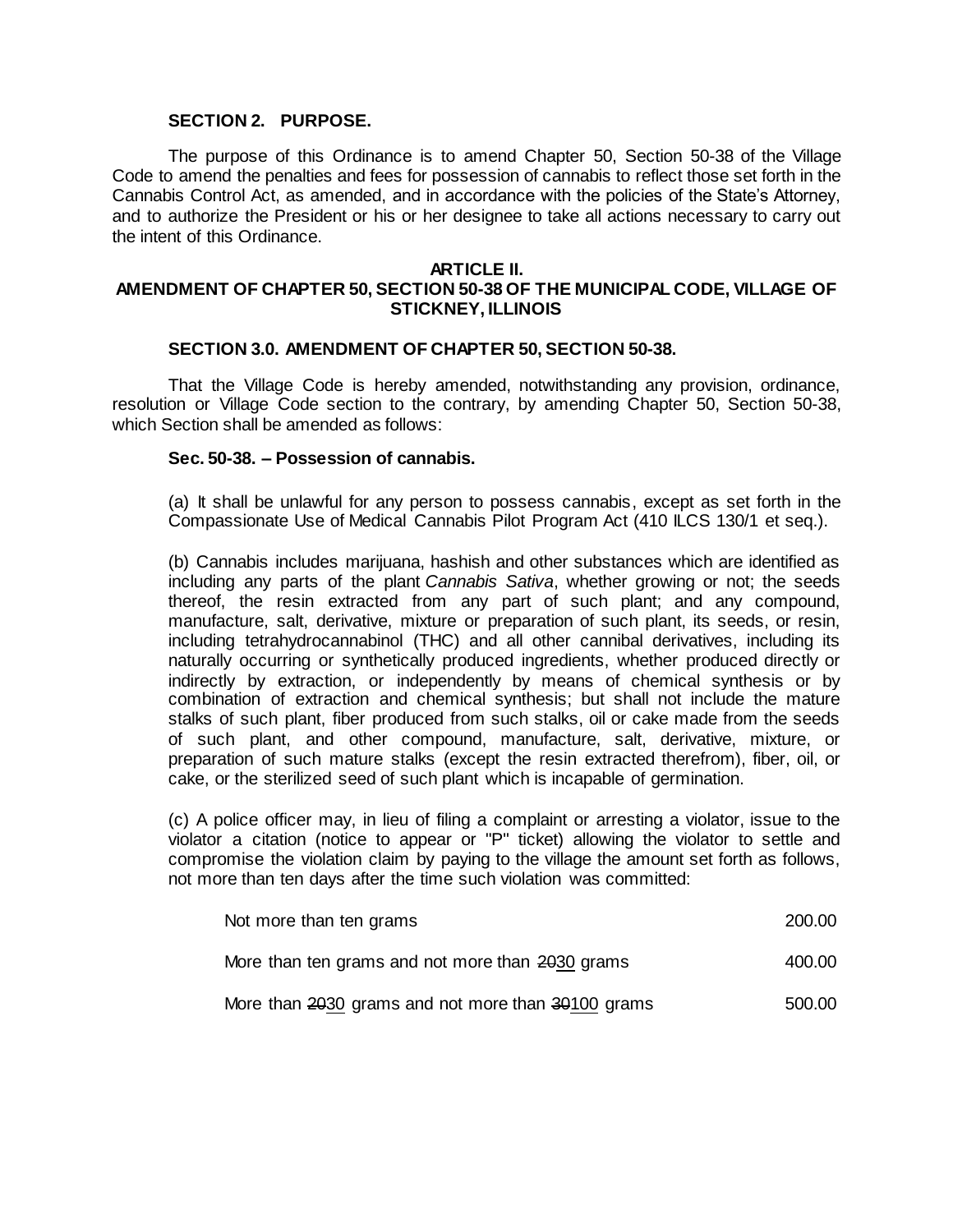If the person to whom a citation was issued fails to settle within ten days, the amount of settlement prior to a court appearance shall be double the amount enumerated in this subsection.

(d) If the person to whom the citation was issued fails to settle and pay such violation claim, proceedings shall be instituted in the county circuit court against the violator. If a fine is imposed by the court, such fine shall be not less than the amount set forth in this subsection as the settlement amount, but not more than \$500.00.

## **SECTION 3.1. OTHER ACTIONS AUTHORIZED.**

The officers, employees and/or agents of the Village shall take all action necessary or reasonably required to carry out, give effect to and consummate the amendments contemplated by this Ordinance and shall take all action necessary in conformity therewith.

### **ARTICLE III. HEADINGS, SAVINGS CLAUSES, PUBLICATION, EFFECTIVE DATE**

## **SECTION 4. HEADINGS.**

The headings of the articles, sections, paragraphs and subparagraphs of this Ordinance are inserted solely for the convenience of reference and form no substantive part of this Ordinance nor should they be used in any interpretation or construction of any substantive provision of this Ordinance.

## **SECTION 5. SEVERABILITY.**

The provisions of this Ordinance are hereby declared to be severable and should any provision of this Ordinance be determined to be in conflict with any law, statute or regulation by a court of competent jurisdiction, said provision shall be excluded and deemed inoperative, unenforceable and as though not provided for herein and all other provisions shall remain unaffected, unimpaired, valid and in full force and effect.

## **SECTION 6. SUPERSEDER.**

All code provisions, ordinances, resolutions, rules and orders, or parts thereof, in conflict herewith are, to the extent of such conflict, hereby superseded.

## **SECTION 7. PUBLICATION.**

A full, true and complete copy of this Ordinance shall be published in pamphlet form or in a newspaper published and of general circulation within the Village as provided by the Illinois Municipal Code, as amended.

# **SECTION 8. EFFECTIVE DATE.**

This Ordinance shall be effective and in full force ten (10) days after its passage, approval and publication in accordance with applicable law.